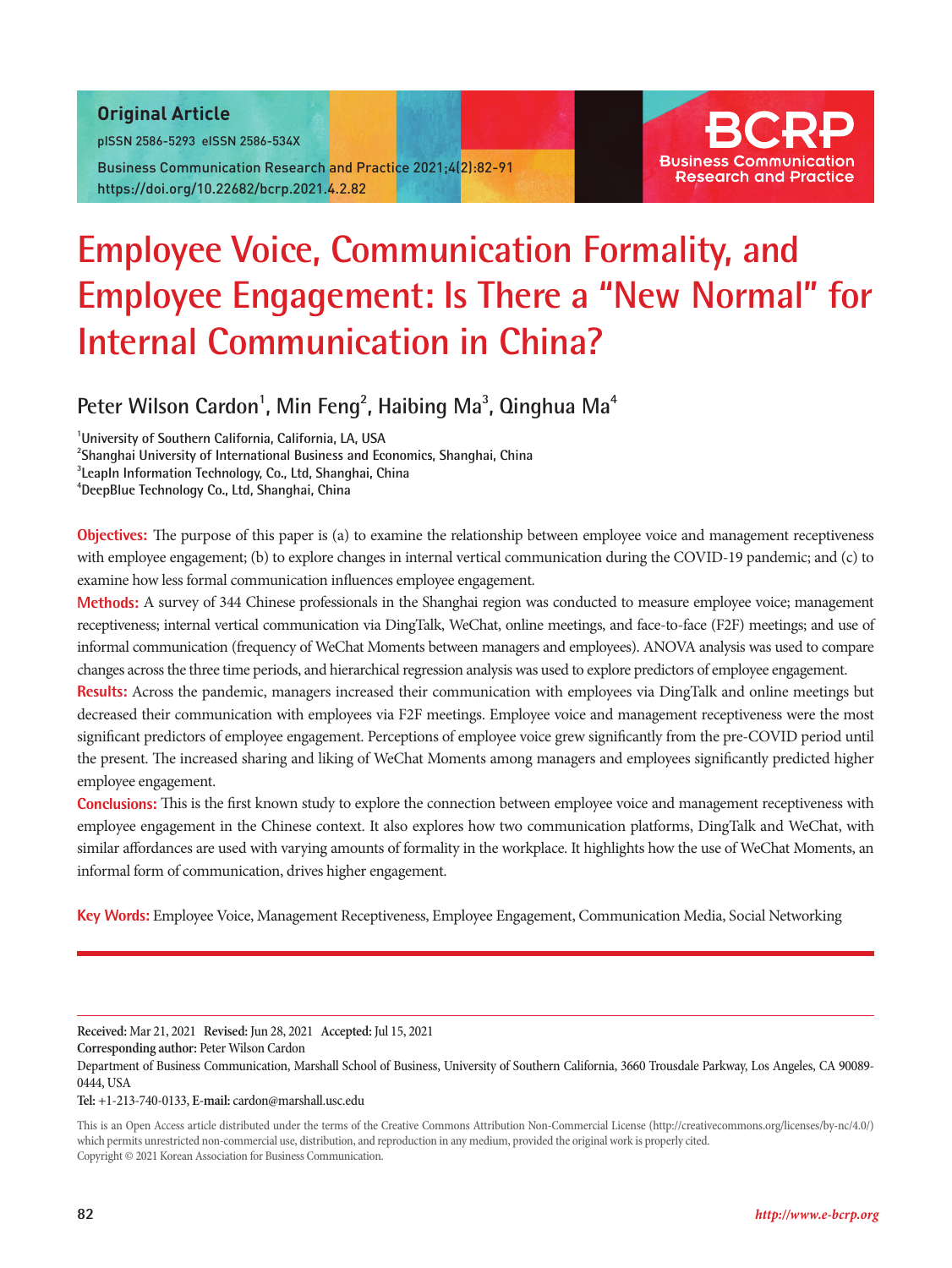#### **Introduction**

The COVID-19 pandemic has dramatically influenced the nature of work. Most businesses, at least temporarily, required all office employees to work remotely. This massive disruption led to unprecedented use of virtual communication tools. Many businesses have no immediate intentions of bringing employees back to the office. Companies such as Google have a suggested return date of October 2021 but may push it back further. While many businesses are at least on a limited fashion bringing employees back to the office, many experts suggest the COVID pandemic may permanently alter the nature of work, with many suggesting a "new normal" that involves a blended, more technology-mediated approach to internal communication.

Scholars suggest that the new blended approach to internal communication requires extra care and compassion, particularly in these uncertain times, from leaders and managers (Gibson, 2020). Further, scholars suggest that new approaches to internal communication are necessary to help employees feel comfortable expressing their views in a technology-mediated environment (Cardon, Huang, & Power, 2019). One challenge in fostering a higher sense of employee voice is that there are fewer opportunities for less formal communication. Historically, the office allows richer, in-person encounters that include casual, "water cooler" conversations. These more casual conversations build relationships and lead to more open expression of ideas (McAlpine, 2018).

While the COVID pandemic is not over, China has currently returned to "normal" work routines much faster than most countries. After a peak of cases and lockdown measures in late January through March 2020, most employees returned to work in subsequent months. For the purpose of this project, we label the early January period as pre-COVID, the March time frame as mid-COVID (the height of disturbances to work routines), and September as post-COVID (we recognize there may be additional COVID-related disruptions and that other regions of the world continue to have major outbreaks).

Researchers and consultants have suggested internal communication in China changed in several important ways over the course of the COVID pandemic. First, managers engaged their employees with more open and caring communication. Second, employees and managers increased their use of digital communication tools (Narayandas, Hebbar, & Li, 2020; Pan, Yang, Yu, & Zhang, 2020). Among the most popular communication platforms include DingTalk and WeChat, and most Chinese professionals use both platforms for work purposes. While DingTalk and WeChat involve nearly identical communication affordances, DingTalk is considered more formal than WeChat. Thus,

they serve as a way to identify how the perceived formality of media influence use and impacts. The purposes of this study include the following: (a) explore how employee voice, manager receptiveness, and employee engagement have changed before, during, and after the pandemic; (b) explore how the frequency of use of various communication media has changed before, during, and after the pandemic; and (c) explore how employee voice, management receptiveness, frequency of media use, and formality of communication influence employee engagement. This research highlights the links between employee voice and manager receptiveness in a new cultural context: China. It also highlights the potential importance of informal online communication to foster higher engagement. This is particularly noteworthy in a professional environment that relies increasingly on online communication.

#### **Literature Review**

Researchers and scholars suggest internal communication in Chinese organizations has changed due to COVID with higher focus on open, direct, and caring approaches (Narayandas et al., 2020; Pan et al., 2020). We address this proposition in terms of employee voice and manager receptiveness. They also suggest internal communication in Chinese organizations has become more digital. We address this proposition in terms of communication media and related formality.

#### **Employee Voice, Manager Receptiveness, and Employee Engagement**

Abundant literature over the past decades has established the importance of employee engagement and its relation to employee satisfaction, employee productivity, organizational commitment, customer satisfaction, and profitability (Harter, Schmidt, & Hayes, 2002; Macey & Schneider, 2008; Saks, 2006). Some survey work during the first few months of the COVID crisis suggested that employee engagement in the USA rose among remote employees. Many experts believe it is the caring and transparent response of employers that has driven this change. Yet, it's not clear whether this rise in engagement is sustainable (Emmett, Schrah, Schrimper, & Wood, 2020; Harter, 2020). It's also not certain whether engagement levels in China rose during this period.

Only recently, however, have scholars turned their attention to the role that internal communication has on engagement (Gruman & Saks, 2014; Ruck & Welch, 2012; Ruck, Welch, & Menara, 2017; Welch, 2011). Ruck and Welch (2012) pioneered research that theorized the importance of employee-centric communication processes on employee engagement. They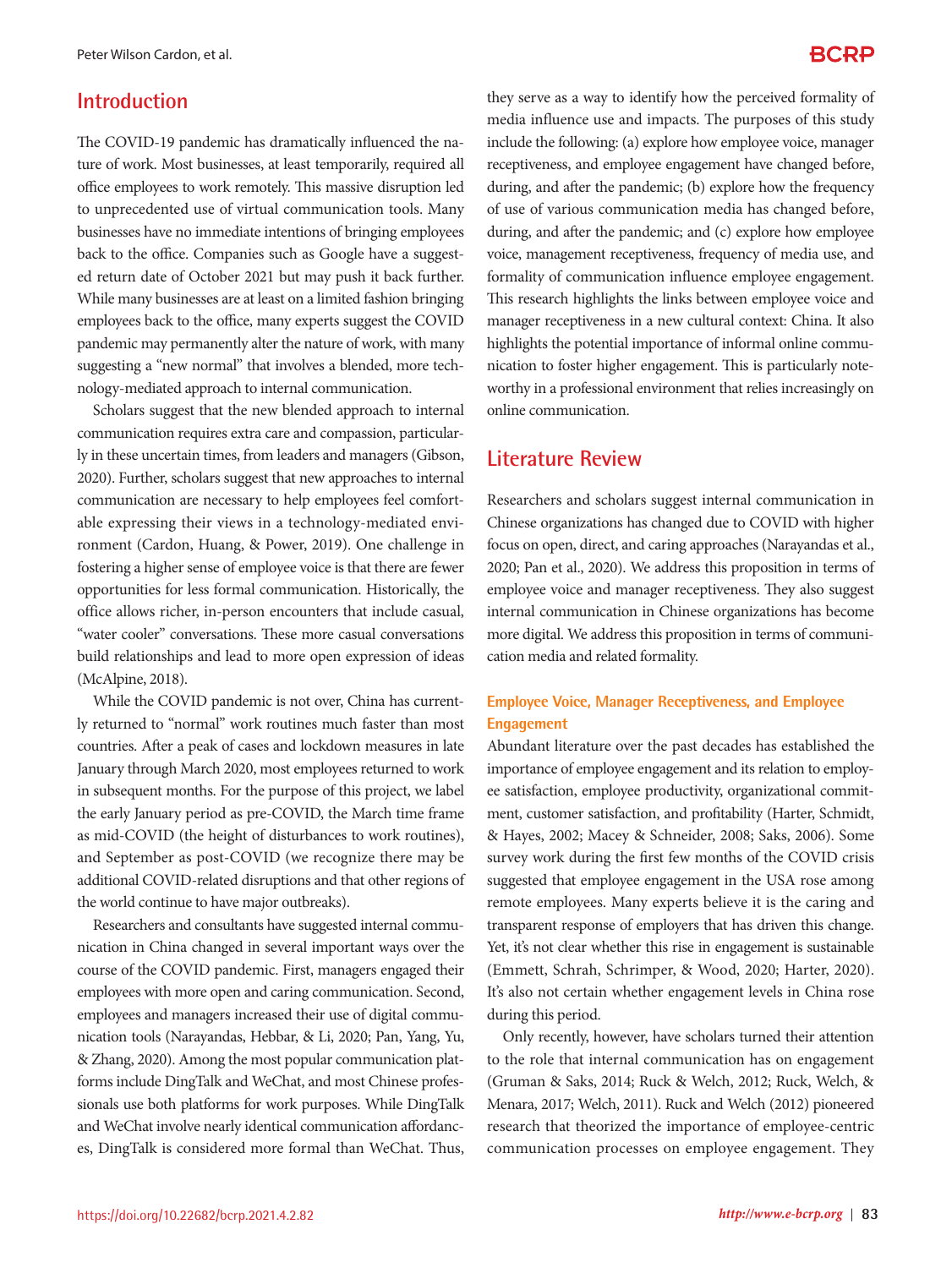reviewed a dozen prominent communication audits and demonstrated that they typically focus on management-centric communication processes. Building on this work, Ruck et al. (2017) conducted the most comprehensive study on this issue by surveying over 2,000 professionals in the United Kingdom. They found that upward employee voice and senior manager receptiveness led to higher employee engagement. The research suggests the critical importance of focusing on employee voice and senior management receptiveness as part of an internal communication strategy. Their study also showed significant room for improvement as average scores for employee voice and management receptiveness were generally mediocre.

No known studies examine the relationship between employee voice and engagement in China, although Nawakitphaitoon and Zhang (2020) showed that employee voice has a positive impact on employees' job satisfaction. Researchers note that employee voice emerges from a Western paradigm and may have unique manifestations in the more hierarchical Chinese culture (Holley, Wu, & Avey, 2019). The existing research about employee voice in China has primarily focused on the relationship between leadership style and employee voice behaviors. For example, leader trustworthiness led to higher employee voice (Holley et al., 2019). Authoritarian leadership styles have been associated with lower employee voice (Li & Sun, 2015). More specifically, authoritarian paternalistic leadership behaviors have led to lower employer voice, whereas benevolent and moral paternalistic leadership behaviors led to higher employee voice (Jia, Zhou, Zhang, & Jiang, 2020; Zhang, Huai, & Xie, 2015). Interestingly, guanxi relationships have not been associated with higher employee voice. For example, Yan and Xiao (2016) found that although servant leadership leads to higher employee voice, guanxi relationships negatively moderate voice behavior. In other words, guanxi relationships likely involve so much loyalty that subordinates are less likely to speak up.

Researchers and consultants have examined some of the workplace changes that have occurred in China due to COVID. With survey work of over 300 senior-level executives, Narayandas et al. (2020) reported Chinese businesses have emphasized more open and direct communication; encouraged more upward communication; and promoted more tolerance, patience, and empathy. Further, in another survey of 1,300 China-based executives, middle managers, and frontline staff, Pan et al. (2020) reported managers were taking extra efforts to demonstrate care for colleagues. Thus, we propose the following hypotheses over the COVID time period:

- • Hypothesis 1a: Perceptions of upward employee voice rose during the COVID pandemic.
- • Hypothesis 1b: Perceptions of management receptiveness

rose during the COVID pandemic.

- • Hypothesis 1c: Perceptions of employee engagement rose during the COVID pandemic.
- Further, we expect that the relationships between employee voice and management receptiveness with employee engagement are similar to those in a study of U.K. professionals by Ruck et al. (2017). Thus, we hypothesize the following:
- Hypothesis 2a: Upward employee voice positively influences employee engagement.
- • Hypothesis 2b: Management receptiveness positively influences employee engagement.

#### **Communication Media and Formality of Internal Communication**

A recent survey worked has reported the increased use of digital communication media for internal communication between managers and employees. Narayandas et al. (2020) reported that Chinese businesses prioritized DingTalk and WeChat more than email and increased the use of online meetings. Pan et al. (2020) reported that many professionals were using new media to collaborate with colleagues. As a result, we focus specifically on four communication media/channels: DingTalk, WeChat, online meetings (e.g., Zoom, Tencent Meetings), and face-toface (F2F) meetings. DingTalk and WeChat are communication and collaboration platforms that have similarities with Slack, a well-known American team messaging collaboration platform. Professionals can message, share pictures and videos, collaborate on files, and engage in a variety of project management practices. DingTalk and WeChat have achieved far more aggregate popularity than Slack. For example, DingTalk has 200 million active users in corporate environments compared to 12 million active users for Slack in corporate environments (Li, 2020). We hypothesize the following regarding internal communication by Chinese managers to their employees:

- • Hypothesis 3a: The use of DingTalk will increase during the COVID pandemic.
- • Hypothesis 3b: The use of WeChat will increase during the COVID pandemic.
- • Hypothesis 3c: The use of online meetings will increase during the COVID pandemic.
- • Hypothesis 3d: The use of F2F meetings will decrease during the COVID pandemic.

Interestingly, although DingTalk and WeChat effectively have similar communication affordances, DingTalk is perceived as more formal. Formality of communication typically involves several factors. Formal communication is generally associated with official company meetings and communication channels. It generally involves protocols and agendas. Embedded in the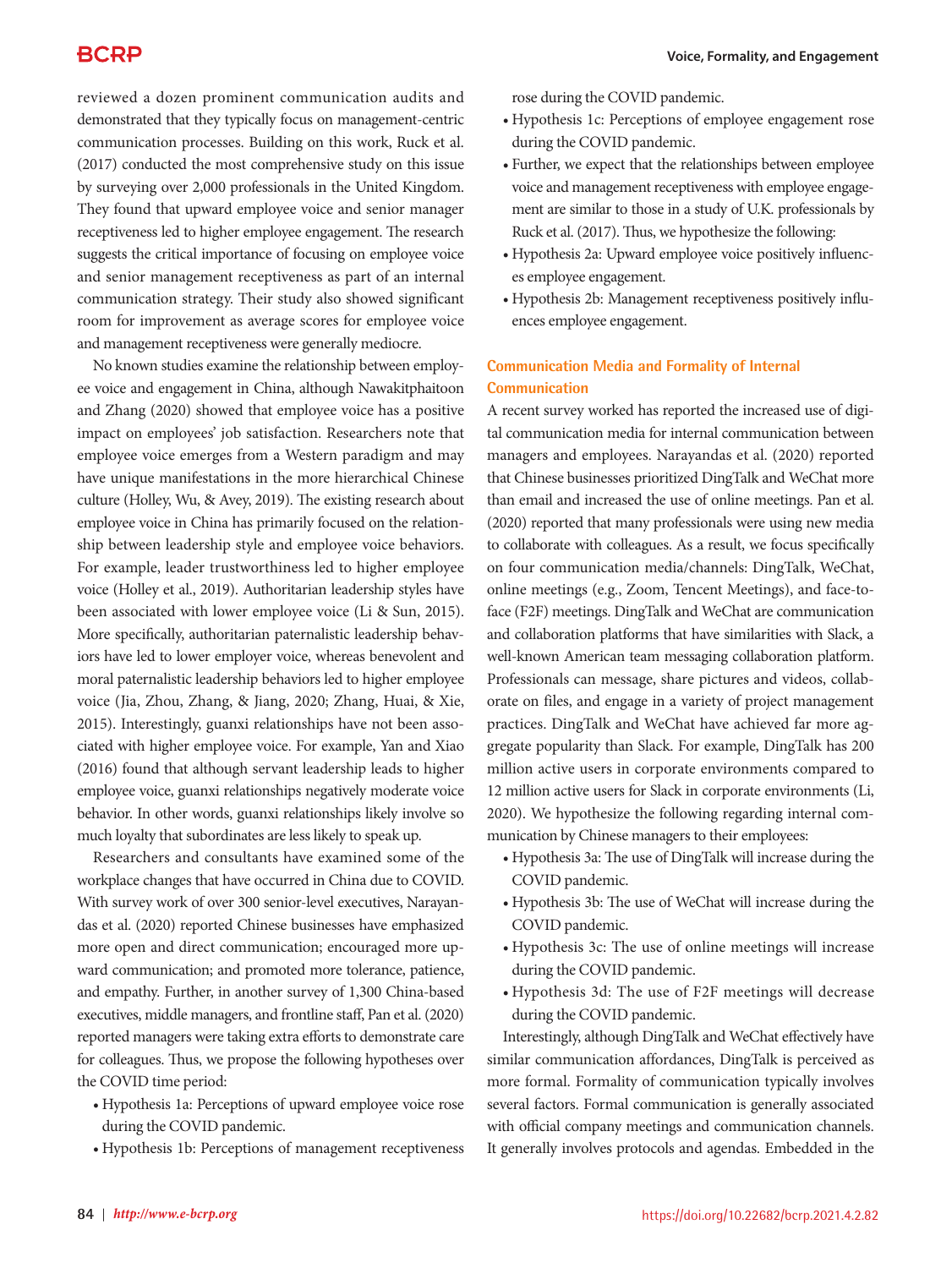communication, there is typically a clear hierarchy or process for decision making. Formal communication has been associated with stronger performance at a company and team level. Informal communication typically involves side conversations among employees (sometimes referred to as *gossip* and *grapevine* conversations). It is often associated with more social and non-business conversations. Similarly, it is often less planned and more spontaneous. It often occurs outside of standard communication channels. Informal communication is associated with stronger personal relationships, which in turn often support better business outcomes. In practice, the right balance between formal and information communication often leads to positive task and relationship outcomes (Andrén, Sanne, & Linell, 2010; Johnson, Donohue, Atkin, & Johnson, 1994; Kyriazis & Massey, 2008; Robinson & Thelen, 2018; Temby, Sandall, Cooksey, & Hickey, 2017; Tenhiala & Salvador, 2018).

Several theories address how media choice influences communication, including media richness theory (Daft & Lengel, 1986), channel expansion theory (Carlson & Zmud, 1999), and media synchronicity theory (MST) (Dennis & Valacich, 1999; Dennis, Fuller, & Valacich, 2008; Maruping & Agarwal, 2004). These theories typically focus on the affordances of various technologies and recommend technologies that match the right affordances with the goal of the communication. Some research addresses the formality professionals use when communicating via certain communication media (Peterson, Hohensee, & Xia, 2011). These studies typically employ models of formality, such as that of Brown and Levinson (1987) with their politeness theory. These studies tend to compare media with various affordances (e.g., in-person conversation versus phone call, texting versus email). However, existing research does not compare media with nearly identical affordances, such as those of Ding-Talk and WeChat. As a result, we adopt an orientation towards this project of media symbolism, which focuses less on affordances and more so on the symbolic traits of the media (Treviño, Webster, & Stein, 2000). As far as we know, no studies compare the perceived formality of communication media with similar technology affordances.

In the case of DingTalk and WeChat, the media symbolism of DingTalk as more formal and WeChat as less formal can be traced to their origins. DingTalk was originally developed as an all-in-one mobile workstation for professional communication. It was built on an assumption of hierarchical administration in the workplace. WeChat, on the other hand, was originally developed as a social tool for family and friends with an implied flat structure. Over time, DingTalk has maintained its function as a professional communication platform but incorporated various social features. WeChat has evolved to include many

functions for the workplace. While the two platforms now allow many of the same workplace functions, WeChat is symbolically viewed as more social and flat, whereas DingTalk is symbolically viewed as more professional and hierarchical.

The formality of communication media is of particular importance in the COVID era. As the use of virtual technologies in the workplace grows, views of and attitudes toward these tools are evolving. Yet, it is not merely a technical phenomenon. In this uncertain period, employees are developing changing expectations of what they view as leadership and humane organizational cultures. Gibson (2020) recently developed a "Care in Connecting" model that addresses these issues. Care in connecting involves three principles: inclusion, co-presence, and vitality. Inclusion involves ensuring that diverse voices are heard online. Co-presence involves choosing technologies that help provide a sense of psychological proximity. Vitality involves a sense of energy and enthusiasm in online environments.

In our study, we focus specifically on the use of WeChat Moments, a commonly used feature that Wechat less formal than DingTalk. WeChat Moments are posts that may include text messages, pictures, and videos that are limited to verified friends. Moments are typically only shared among closer friends and involve a high level of personal information. Among colleagues, WeChat Moments often blur the boundaries of work and personal interactions, and scholars and practitioners suggest they contribute to the development of guanxi relationships (Shao & Pan, 2019; Zhang, 2018). Among Chinese adults, the use of WeChat Moments and received likes are significantly related to self-esteem, whereas the frequency of status updates is negatively associated with self-esteem. Overall, higher use of WeChat Moments increases levels of social capital and self-esteem (Wang, Nie, Li, & Zhou, 2018). Given the fact that WeChat moments have been associated with self-esteem and social capital, we hypothesize the following:

• Hypothesis 4: The increased use of WeChat moments for internal communication between managers and employees will lead to higher employee engagement.

#### **Methods**

To test our hypotheses, we developed a survey to administer to Chinese professionals. The survey was developed to measure upward employee voice, senior manager receptiveness, employee engagement, communication channel frequency of use, formality of WeChat, and various demographic variables. The survey items are provided in the appendix 1. Participants reported all items for three times: January 2020 (pre-COVID), March 2020 (mid-COVID), and September 2020 (post-COVID). We ad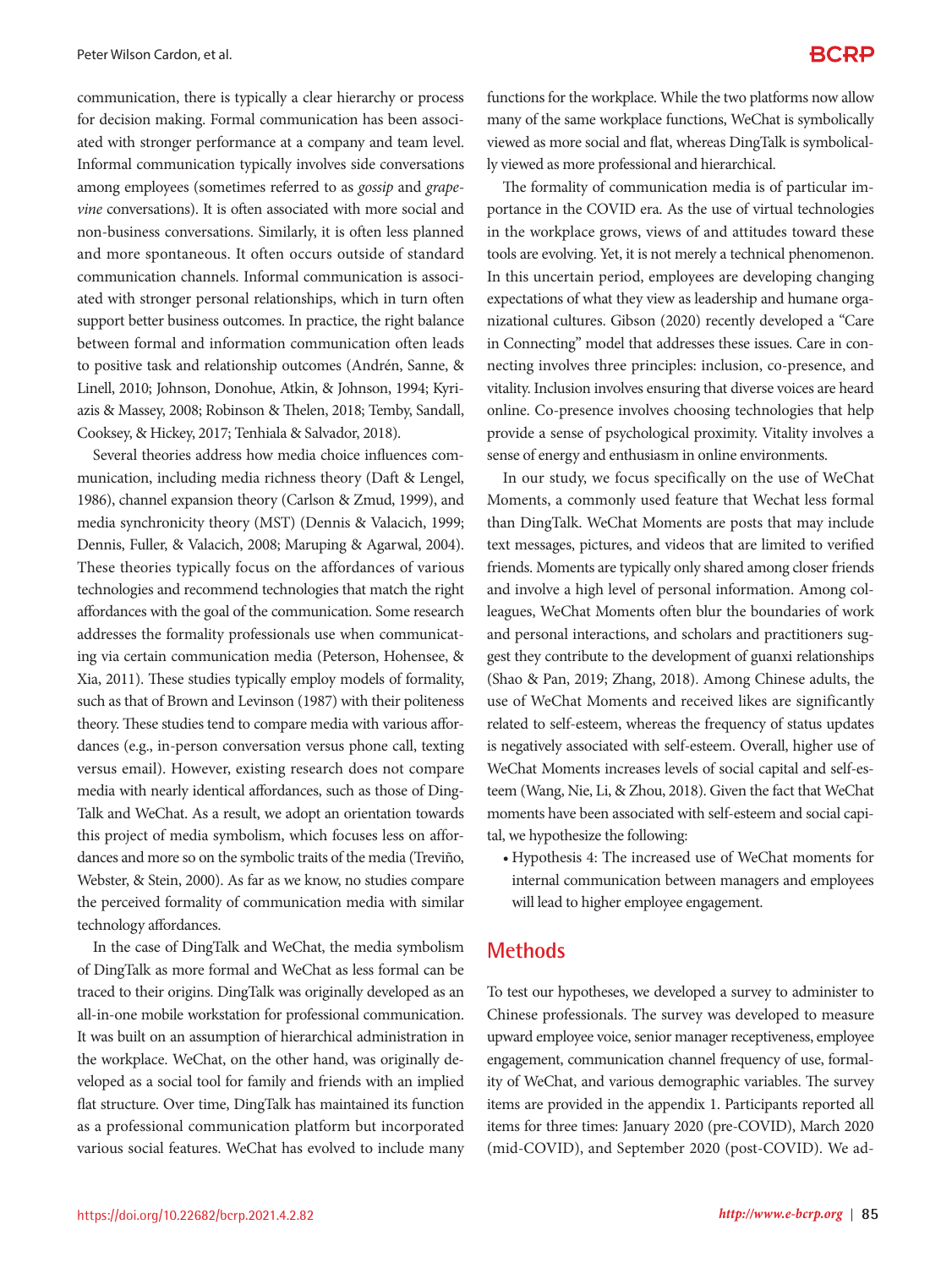opted measures from Ruck et al. (2017) for employee voice that evaluated the degree to which employees feel comfortable sharing their views, ideas, and criticism to managers ( $\alpha^{\text{pre-Covid}} = .87$ ;  $\alpha^{\text{mid-Covid}} = .88; \ \alpha^{\text{post-Covid}} = .87$ ). We also adopted measures from Ruck et al. (2017) for senior manager receptiveness that focuses on the degree to which managers seek the views of employees, respond to employee suggestions, and involve employees in final decisions ( $\alpha^{\text{pre-Covid}} = .85$ ;  $\alpha^{\text{mid-Covid}} = .83$ ;  $\alpha^{\text{post-Covid}} = .85$ ). We used a single item for engagement (i.e., "I am highly engaged in my job") that has been shown to possess high validity and correlates closely with a variety of workplace engagement measures (Kulikowski, 2019). We assessed frequency of various communication channels in similar form to several related studies (Cardon & Marshall, 2015; Men & Hung-Baesecke, 2015). Regarding the formality of WeChat, we developed a three-item measure that assessed the degree to which managers and employees share and like personal content via WeChat Moments ( $\alpha^{\text{pre-Covid}}$  = .70;  $\alpha^{\text{mid}}$ Covid = .72;  $\alpha^{\text{post-Covid}}$  = .70).

We piloted our survey in late August 2020 with 42 respondents. After reviewing feedback from some of the respondents and analyzing the results, we then administered the survey with minor modifications during the first week of September 2020. Altogether, 344 professionals in the Shanghai area completed the survey. Men comprised 50.6 ( $n = 169$ ) percent of the sample, with women at 47.9 percent ( $n = 160$ ) and 1.5 percent ( $n = 160$ ) = 5) unknown. Roughly 53.6 percent (*n* = 179) were frontline staff, 25.4 percent  $(n = 85)$  were middle managers, 8.1 percent  $(n = 27)$  were senior managers, and 12.9  $(n = 43)$  percent were in other roles. Roughly 3.9 percent (*n* = 13) were 24 years or younger, 32.9 percent (*n* = 110) were 25 to 30 years old, 31.1 percent ( $n = 104$ ) were 31 to 40 years old, 24.6 percent ( $n = 82$ ) were 41 to 50 years old, 6.9 percent  $(n = 23)$  were over 50 years old, and .6 percent  $(n = 2)$  were of unknown age.

## **Results**

On the whole, Chinese professionals reported quite high up-

wards employee voice, with means generally close to four (on a 5-point Likert scale), corresponding with a "satisfied" rating. Further, Hypothesis 1a was confirmed with a significant rise in employee voice from pre-COVID and mid-COVID periods to the post-COVID period. Management receptiveness showed slightly-above average ratings with means around 3.5, suggesting an overall rating of between "neutral" and "good." While the mean scores for post-COVID receptiveness were higher than pre-COVID and mid-COVID ratings, these differences were not statistically significant. Thus, Hypothesis 1b was not confirmed. Finally, employment engagement was on average fairly strong with mean ratings near four. Differences across the time periods did not reveal any significant statistical differences, so Hypothesis 1c was not confirmed. See Table 1 for additional details.

As far as the use of communication media/channels, three (H3a, H3c, H3d) of the four hypotheses were confirmed, with DingTalk and online meetings increasing in use during the height of COVID, whereas the use of F2F meetings declined. Interestingly, the use of WeChat remained the same, so H3b was not confirmed. Overall, WeChat was used the most frequently for internal communication between managers and employees. With a mean around four, the frequency of this form of internal communication averages to a daily basis. DingTalk and online meetings remain less used for internal communication between managers and employees. See Table 2 for additional details.

To explore relationships with employee engagement, we conducted a hierarchical regression analysis with engagement as the dependent variable at each time period: pre-COVID, mid-COVID, and post-COVID. Management receptiveness and employee voice (with the exception of the Pre-COVID period) were strong predictors of employee engagement, so H2a and H2b were confirmed. Collectively, receptiveness and voice accounted for roughly 27.5 percent of the variance in the post-COVID stage (almost identical to the work of Ruck et al. [2017] in a study of U.K. professionals). Among demographic variables, women were significantly less likely to report higher

**Table 1.** ANOVA tests of significance for Pre-COVID, Mid-COVID, and Post-COVID measures of employee voice, manager receptiveness, and engagement

| Variable      | January 2020 |               |           | <b>March 2020</b> |               |           | September 2020 |               |           | F-value |
|---------------|--------------|---------------|-----------|-------------------|---------------|-----------|----------------|---------------|-----------|---------|
|               | $\mathbf n$  | $\mathcal{M}$ | <b>SD</b> | $\mathsf{n}$      | $\mathcal{M}$ | <b>SD</b> | $\mathbf n$    | $\mathcal{M}$ | <b>SD</b> |         |
| Voice         | 334          | 3.91          | .82       | 333               | 3.84          | .90       | 333            | 4.02          | .73       | $4.15*$ |
| Receptiveness | 334          | 3.48          | .90       | 333               | 3.55          | .90       | 333            | 3.61          | .88       | 1.53    |
| Engagement    | 333          | 3.90          | .84       | 331               | 3.89          | .85       | 332            | 3.93          | .82       | 1.10    |

*Note. M*, mean; *SD*, standard deviation.

 $*$ *p* < .05.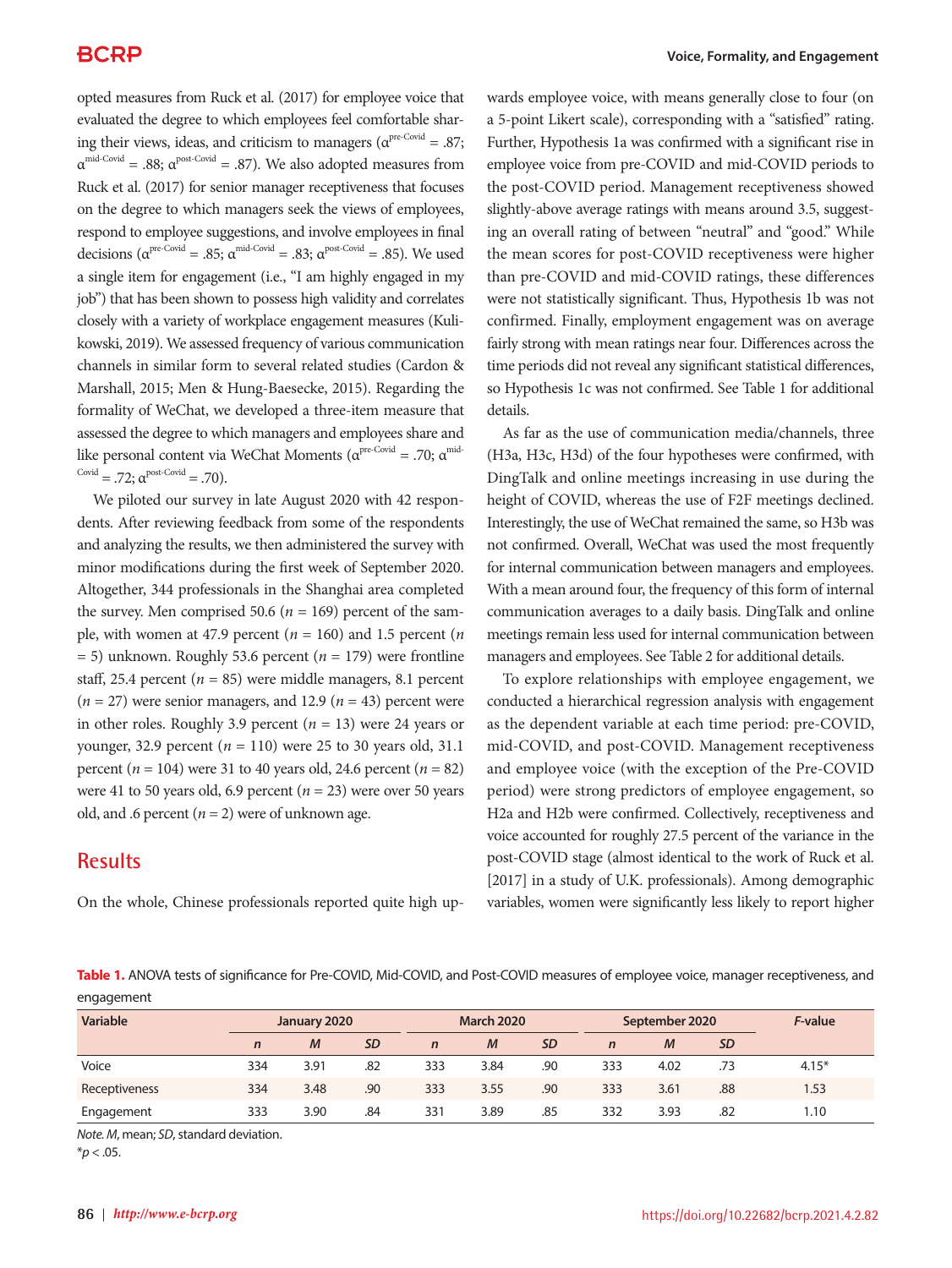| Variable              | January 2020 |                | <b>March 2020</b> |             |               | September 2020 |             |               | F-value   |           |
|-----------------------|--------------|----------------|-------------------|-------------|---------------|----------------|-------------|---------------|-----------|-----------|
|                       | $\mathsf{n}$ | $\overline{M}$ | <b>SD</b>         | $\mathbf n$ | $\mathcal{M}$ | <b>SD</b>      | $\mathbf n$ | $\mathcal{M}$ | <b>SD</b> |           |
| Ding talk             | 325          | 6.02           | 1.52              | 324         | 5.15          | 1.98           | 323         | 5.24          | 2.04      | $21.03**$ |
| WeChat                | 324          | 4.20           | 1.59              | 325         | 4.02          | 1.57           | 324         | 4.23          | 1.69      | 1.55      |
| <b>Online Mtgs</b>    | 325          | 6.02           | 1.52              | 326         | 5.48          | 1.43           | 326         | 5.73          | 1.51      | $10.72**$ |
| F <sub>2</sub> F Mtgs | 327          | 4.58           | 1.52              | 328         | 5.76          | 1.79           | 329         | 4.80          | 1.72      | $46.72**$ |
| <b>Moments</b>        | 325          | 2.31           | 0.49              | 325         | 2.31          | 0.51           | 325         | 2.32          | 0.50      | 0.13      |

**Table 2.** ANOVA tests of significance for Pre-COVID, Mid-COVID, and Post-COVID frequency of communication via various media

*Note. M*, mean; *SD*, standard deviation; *F2F*, face-to-face; *Mtgs*, meetings.

 $*$ *r* $> 0.01$ .

engagement scores at each time period. Older employees were significantly less likely to report higher engagement in the pre-COVID and mid-COVID periods, although this became statistically insignificant for the post-COVID stage. The frequency of using various communication media, after controlling for voice and receptiveness, did not significantly impact engagement. The one exception is that in the pre-COVID period, the increased use of DingTalk predicted less engagement. Finally, the sharing of WeChat Moments between managers and employees was a significant predictor of engagement in all time periods, thus confirming H4. The more frequent sharing and liking of WeChat Moments corresponded with higher engagement. See Table 3 for more details.

### **Discussion**

This research shows the strong connection between management receptiveness and employee voice with employee engagement. Based on standardized regression coefficients, management receptiveness exerts the strongest impact on employee engagement. This effect was enduring before, during, and after the COVID crisis. Given the outsize impact of management receptiveness, we recommend prioritized attention to this variable in future studies of internal communication and employee engagement in China. Given the high power-distance nature of Chinese culture and recent work on paternalistic leadership styles in many recent studies (e.g., Jia et al., 2020; Zhang, Huai, & Xie, 2015), exploring the ways in which management receptiveness is practiced would fill an important need. In practice, this demonstrates the need for managers and internal communicators to focus on responding to employee views and suggestions as the foundation for internal communication strategies.

This research also shows the importance of employee voice. There was a significant increase in perceptions of employee voice from the pre-COVID period to the post-COVID period. Interestingly, employee voice was not a significant predictor of employee engagement in the pre-COVID period and then be-

came significant in the mid-COVID and post-COVID time periods. Its impact based on standardized regression coefficients grew in importance from the mid-COVID to the post-COVID time period. It's possible that because Chinese managers have adopted a more open, transparent, and caring communication environment in the COVID period (e.g., Narayandas et al., 2020; Pan et al., 2020), employees now feel a higher sense of employee voice and expect it as part of their organizational cultures. Additional research should address what may be shifting expectations in employee voice and whether these changes are temporary or enduring. Similar to management receptiveness, the large impact on employee voice on employee engagement suggests managers and internal communicators should emphasize a robust, dynamic, two-way communication environment.

One of the more intriguing findings is the influence of sharing and liking of WeChat Moments between managers and employees. This use of informal, personal communication is another important predictor of employee engagement. It's possible the sharing of liking of WeChat Moments between managers and employees contributes to their self-esteem in social capital in organizational settings. Yet, the mechanisms for how this occurs require additional research. Further, future research should explore the degree to which the use of WeChat Moments contribute to guanxi relationships (Chen, Friedman, Yu, Fang, & Lu, 2009) with related impacts on engagement. Some research suggests that guanxi relationships may not necessarily lead to higher engagement or improved work outcomes (Shao & Pan, 2019; Yan & Xiao, 2016; Zhang, 2018). More recent research aligns with the results in this study. Guo, Lee, and Kramer (2021) found that WeChat moments allowed new employees to observe their new colleagues and learn more about how to build relationships with them. It will be important to research both the productive and counterproductive ways in which the use of WeChat Moments in internal communication affect employee attitudes and behaviors.

The fact that WeChat moments have a significant influence on employee engagement suggests more research is needed that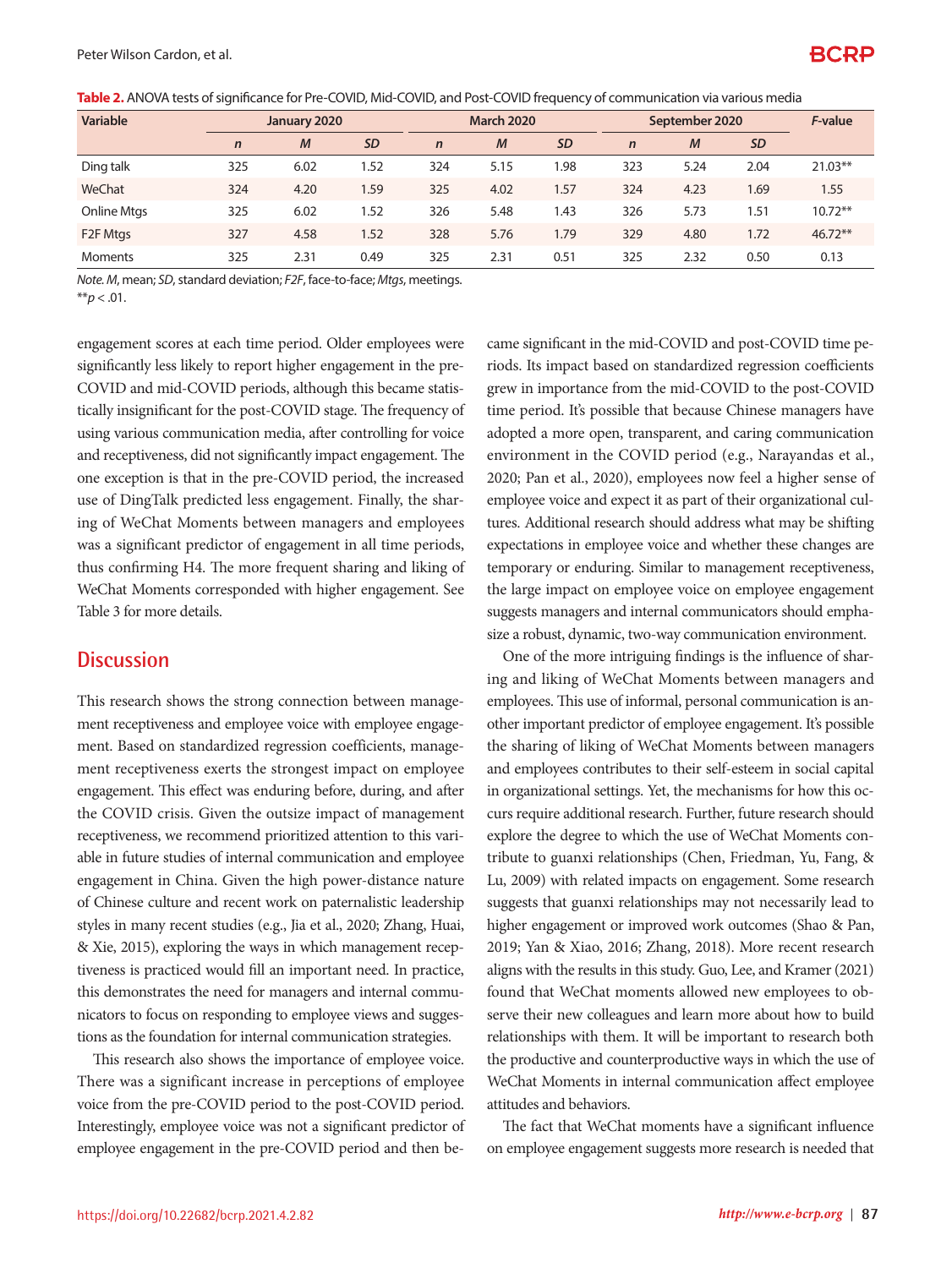# BCRP

**Table 3.** Hierarchical regression for employee engagement before, during, and after the COVID pandemic

| Variable                        | Pre-COVID<br>(Jan 2020) | Mid-COVID<br>(March 2020) | Post-COVID<br>(Sept 2020) |
|---------------------------------|-------------------------|---------------------------|---------------------------|
| Step 1                          |                         |                           |                           |
| Employee voice                  | 0.093                   | $0.114*$                  | $0.175**$                 |
| Managerial receptiveness        | $0.385**$               | $0.411***$                | $0.380**$                 |
| F                               | 0.247                   | 0.269                     | 0.275                     |
| $R^2$                           | 49.657**                | 56.145**                  | 57.578**                  |
| Step 2                          |                         |                           |                           |
| Gender                          | $-0.130**$              | $-0.098*$                 | $-0.140**$                |
| Age                             | $0.153**$               | $0.120*$                  | 0.060                     |
| Organizational tenure           | 0.001                   | $-0.002$                  | $-0.025$                  |
| Return to work                  |                         | $\overline{\phantom{a}}$  | 0.106                     |
| F                               | 24.569**                | 25.418**                  | 21.725**                  |
| $R^2$                           | 0.291                   | 0.296                     | 0.304                     |
| $\Delta R^2$                    | 0.044                   | 0.027                     | 0.029                     |
| Step 3                          |                         |                           |                           |
| Ding talk frequency             | $-0.115*$               | $-0.052$                  | $-0.072$                  |
| WeChat frequency                | $-0.039$                | 0.035                     | 0.030                     |
| Online conference frequency     | 0.032                   | $-0.049$                  | 0.052                     |
| Face-to-face meetings Frequency | 0.046                   | $-0.022$                  | $-0.011$                  |
| WeChat moments frequency        | $0.135*$                | $0.132*$                  | $0.117*$                  |
| F                               | 13.659**                | 13.830**                  | 12.447**                  |
| $R^2$                           | 0.316                   | 0.318                     | 0.318                     |
| $\Delta R^2$                    | 0.025                   | 0.022                     | 0.014                     |

*Note.* All standardized regression coefficients are from the final step in the analyses (*n* = 307).

specifically focuses on how informal communication can influence manager-employee relationships and engagement in online work environments. Guo et al. (2021) found that new employees who used informal communication, such as WeChat, were better able to onboard and build social relationships with colleagues. These studies have emerged at a time in which because of remote work arrangements, millions of professionals lack traditional opportunities for informal communication in the form of "water cooler" conversations. By examining technologies that not only afford but also symbolize informality in online settings, researchers can learn more about how they tools can potentially simulate traditional office environments.

Generally, the frequency with which managers communicate with employees via DingTalk, WeChat, online meetings, and F2F meetings did not appear to impact engagement above and beyond the impacts of employee voice and management receptiveness. Yet, it does appear there is more frequent use of less formal media, such as with WeChat, than there is more formal media, such as DingTalk and online meetings. Additional research is needed to explore the best mix of formal and informal forms of communication media. Specifically, additional research should focus on the contexts in which DingTalk, as a more formal media, is more productive versus the contexts in which WeChat, a less formal media, is more productive. Similarly, additional research is needed about the extent to which WeChat and DingTalk contribute to blurred boundaries between professional and personal lives.

Finally, we recommend further research about cross-cultural comparisons and analysis of employee voice and management receptiveness. Historically, cross-cultural experts have suggested employees in individualist and low power distance societies, such as most English-speaking Western countries, tend to feel empowered to offer their views in comparison to employees in collectivist and high power distance societies, such as China and most East Asian societies. Yet, employee voice ratings in this Chinese sample were quite high. Further, this research should examine the degree to which use of informal and formal communication media influence cultural norms and values.

<sup>\*</sup>*p* < .05, \*\**p* < .01.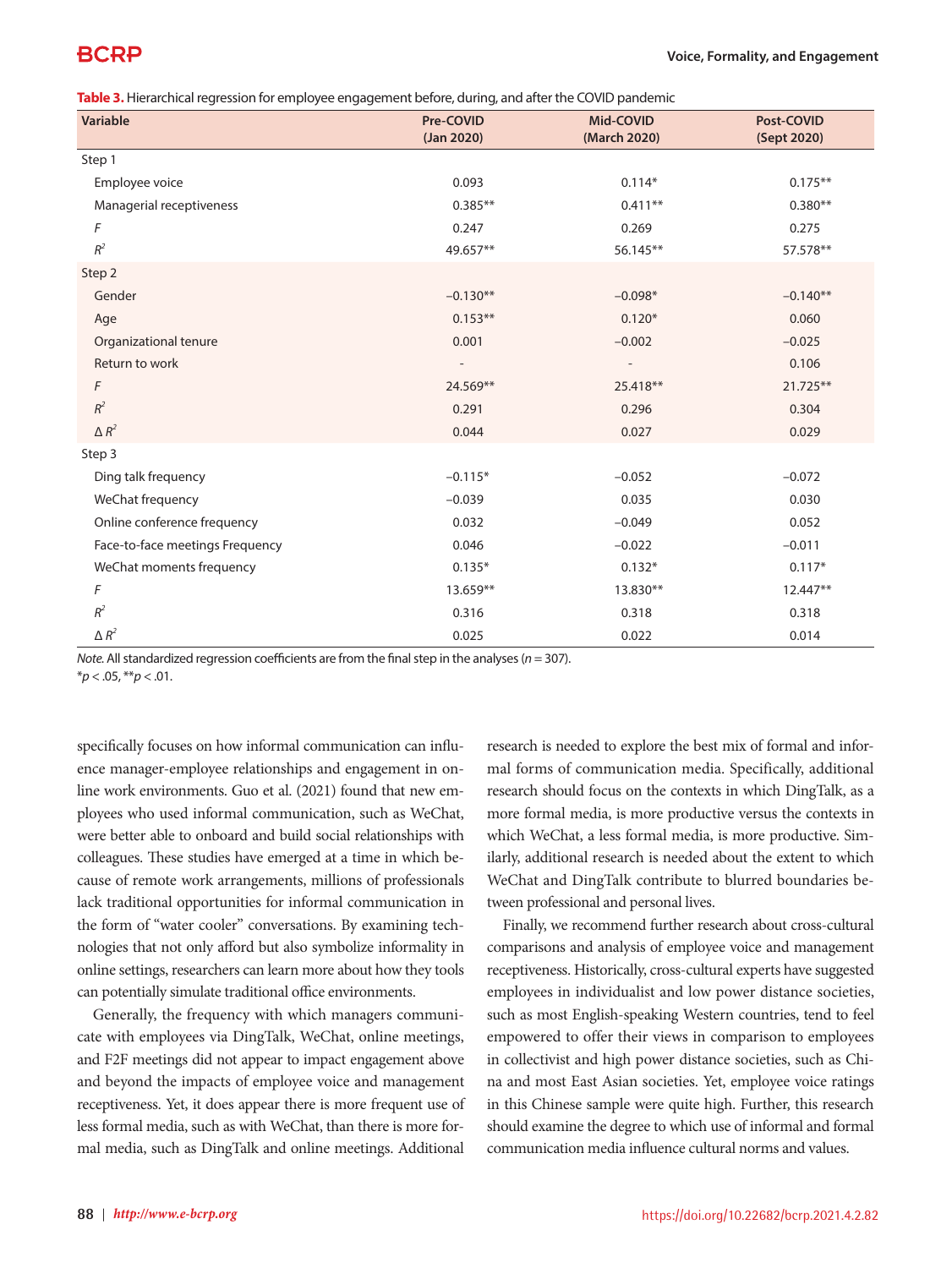## **Conclusion**

The purpose of this study was (a) to examine the relationship between employee voice and management receptiveness with employee engagement; (b) to explore changes in internal vertical communication during the COVID-19 pandemic; and (c) to examine how less formal communication influences employee engagement. Surveys of Chinese professionals showed that across the pandemic, managers increased their communication with employees via DingTalk and online meetings but decreased their communication with employees via face-toface meetings. Employee voice and management receptiveness were the most significant predictors of employee engagement. Perceptions of employee voice grew significantly from the pre-COVID period until the present. The increased sharing and liking of WeChat Moments among managers and employees significantly predicted higher employee engagement.

## **References**

- Andrén, M., Sanne, J. M., & Linell, P. (2010). Striking the balance between formality and informality in safety-critical communication: Train traffic control calls. *Journal of Pragmatics, 42*(1), 220-241.
- Brown, P., & Levinson, S. C. (1987). *Politeness: Some universals in language usage*. Cambridge, UK: Cambridge University Press.
- Cardon, P. W., Huang, Y., & Power, G. (2019). Leadership communication on internal digital platforms, emotional capital, and corporate performance: The case for leader-centric listening. *International Journal of Business Communication*. Advance online publication. doi: 10.1177/2329488419828808
- Cardon, P. W., & Marshall, B. (2015). The hype and reality of social media use for work collaboration and team communication. *International Journal of Business Communication, 52*(3), 273-293.
- Carlson, J. R., & Zmud, R. W. (1999). Channel expansion theory and the experiential nature of media richness perceptions. *Academy of Management Journal, 42*(2), 153-170.
- Chen, Y., Friedman, R., Yu, E., Fang, W. H., & Lu, X. (2009). Supervisor-subordinate Guanxi: Developing a three-dimensional model and scale. *Management and Organization Review, 5*(3), 375-399.
- Daft, R. L., & Lengel, R. H. (1986). Organizational information requirements, media richness and structural design. *Management Science, 32*(5), 554-571.
- Dennis, A. R., Fuller, R. M., & Valacich, J. S. (2008). Media, tasks, and communication processes: A theory of media synchronicity. *MIS Quarterly, 32*(3), 575-600.
- Dennis, A. R., & Valacich, J. S. (1999). Rethinking media richness: Towards a theory of media synchronicity. *Proceedings of the 32nd*

*Hawaii International Conference on System Sciences*. Hawaii, HI.

- Emmett, J., Schrah, G., Schrimper, M., & Wood, A. (2020, June 29). COVID-19 and the employee experience: How leaders can seize the moment. *McKinsey*. Retrieved from https://www.mckinsey. com/business-functions/organization/our-insights/covid-19-andthe-employee-experience-how-leaders-can-seize-the-moment
- Gibson, C. (2020). From "social distancing" to "care in connecting": An emerging organizational research agenda for turbulent times. *Academy of Management Discoveries, 6*(2), 165-169.
- Gruman, J. A., & Saks, A. M. (2014). Being psychologically present when speaking up: Employee voice engagement. In A. Wilkinson, J. Donaghey, T. Dundon, & R. B. Freeman (Eds.), *Handbook of research on employee voice* (pp. 455-476). Cheltenhamm, UK: Edward Elgar.
- Guo, Y., Lee, S. K., & Kramer, M. W. (2021). "We work in international companies": Affordances of communication media in Chinese employees' organizational socialization. *Communication Studies, 72*(5), 788-806.
- Harter, J. (2020, May 29). Employee engagement continues historic rise amid coronavirus. *Gallup*. Retrieved from https://www. gallup.com/workplace/311561/employee-engagement-continues-historic-rise-amid-coronavirus.aspx
- Harter, J. K., Schmidt, F. L., & Hayes, T. L. (2002). Business-unit-level relationship between employee satisfaction, employee engagement, and business outcomes: A meta-analysis. *Journal of Applied Psychology, 87*(2), 268-279.
- Holley, E. C., Wu, K., & Avey, J. B. (2019). The impact of leader trustworthiness on employee voice and performance in China. *Journal of Leadership* & *Organizational Studies, 26*(2), 179-189.
- Jia, J., Zhou, S., Zhang, L., & Jiang, X. (2020). Exploring the influence of paternalistic leadership on voice behavior: A moderated mediation model. *Employee Relations, 42*(2), 542-560.
- Johnson, J. D., Donohue, W. A., Atkin, C. K., & Johnson, S. (1994). Differences between formal and informal communication channels. *The Journal of Business Communication, 31*(2), 111-122.
- Kulikowski, K. (2019). Measurement of work engagement with a single-item measure. *Polish Psychological Bulletin, 49*(4), 406-415.
- Kyriazis, E., & Massey, G. (2008). The effects of formal and informal communication between marketing and R&D managers during new product development projects. *Proceedings of the Academy of Marketing Conference* (pp. 1-10). Aberdeen, Scotland.
- Li, J. (2020, March 10). High-the shackles: What is DingTalk, Alibaba's Slack equivalent that quarantined kids in China hate? *Quartz*. Retrieved from https://qz.com/1814937/what-is-dingtalk-the-alibaba-app-that-quarantined-kids-in-china-hate/
- Li, Y., & Sun, J. M. (2015). Traditional Chinese leadership and employee voice behavior: A cross-level examination. *The Leadership Quarterly, 26*(2), 172-189.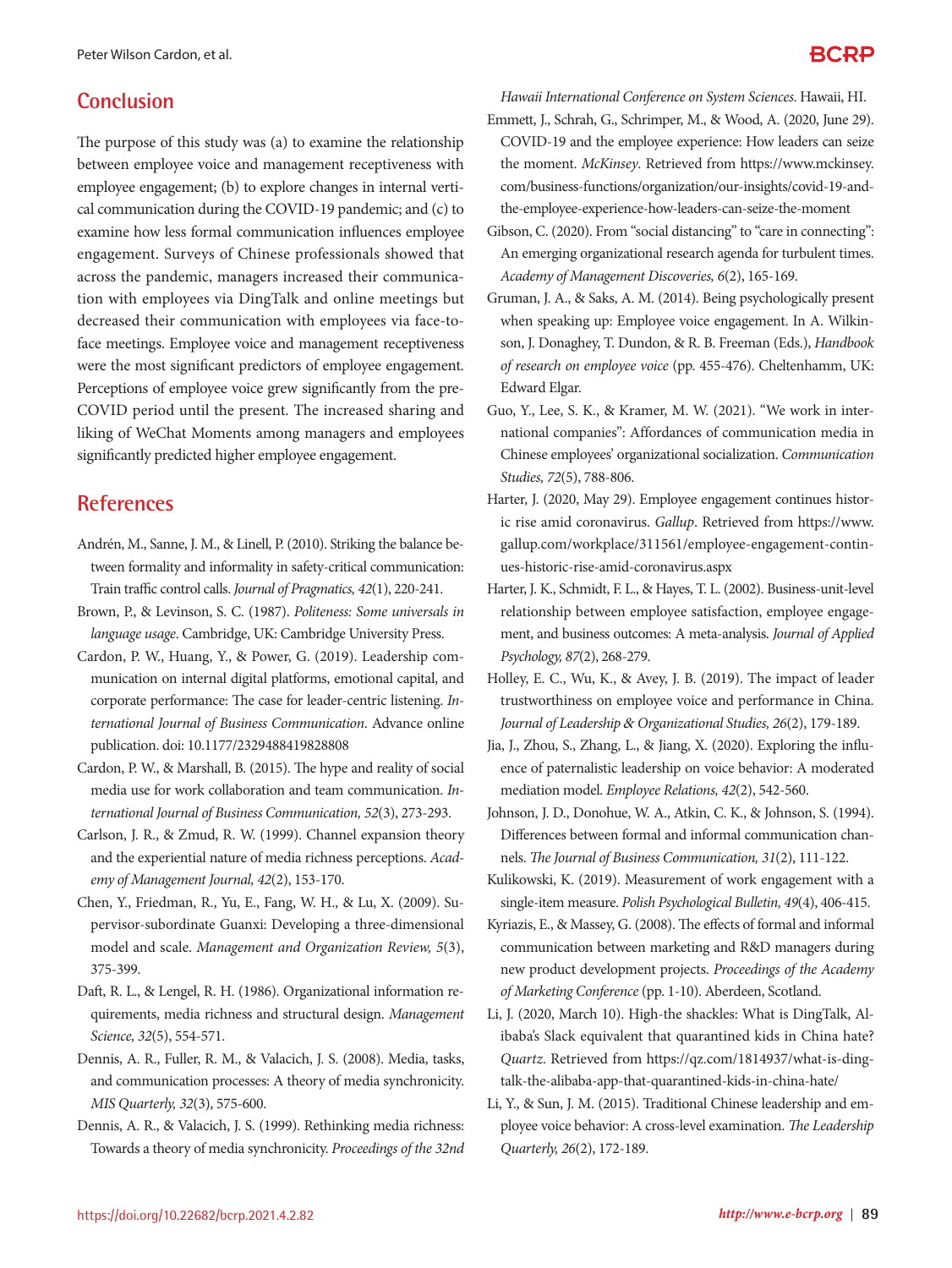## **BCRP**

- Macey, W. H., & Schneider, B. (2008). The meaning of employee engagement. *Industrial and Organizational Psychology, 1*(1), 3-30.
- Maruping, L. M., & Agarwal, R. (2004). Managing team interpersonal processes through technology: A task-technology fit perspective. *Journal of Applied Psychology, 89*(6), 975-990.
- McAlpine, K. L. (2018). Flexible work and the effect of informal communication on idea generation and innovation. *Academy of Management Proceedings* (Vol. 2018, No. 1). Briarcliff Manor, NY.
- Men, L. R., & Hung-Baesecke, C. F. (2015). Engaging employees in China: The impact of communication channels, organizational transparency, and authenticity. *Corporate Communications: An International Journal, 20*(4), 448-467.
- Narayandas, D., Hebbar, V., & Li, L. (2020, June 05). Lessons from Chinese companies' response to Covid-19. *Harvard Business Review*. Retrieved from https://hbr.org/2020/06/lessons-fromchinese-companies-response-to-covid-19
- Nawakitphaitoon, K., & Zhang, W. (2020). The effect of direct and representative employee voice on job satisfaction in China: Evidence from employer-employee matched data. *International Journal of Human Resource Management*. Advance online publication. doi: 10.1080/09585192.2020.1744028
- Pan, L., Yang, B., Yu, T., & Zhang, H. (2020). *Re-energizing through the epidemic: Stories from China*. Kerala, India: McKinsey.
- Peterson, K., Hohensee, M., & Xia, F. (2011). Email formality in the workplace: A case study on the Enron corpus. *Proceedings of the Workshop on Language in Social Media (LSM 2011)* (pp. 86-95). Portland, OR.
- Robinson, K. L., & Thelen, P. D. (2018). What makes the grapevine so effective? An employee perspective on employee-organization communication and peer-to-peer communication. *Public Relations Journal, 12*(2), 1-20.
- Ruck, K., & Welch, M. (2012). Valuing internal communication; management and employee perspectives. *Public Relations Review, 38*(2), 294-302.
- Ruck, K., Welch, M., & Menara, B. (2017). Employee voice: An antecedent to organisational engagement? *Public Relations Review, 43*(5), 904-914.
- Saks, A. M. (2006). Antecedents and consequences of employee engagement. *Journal of Managerial Psychology, 21*(7), 600-619.
- Shao, Z., & Pan, Z. (2019). Building Guanxi network in the mobile social platform: A social capital perspective. *International Journal of Information Management, 44*, 109-120.
- Temby, O., Sandall, J., Cooksey, R., & Hickey, G. M. (2017). Examining the role of trust and informal communication on mutual learning in government: The case of climate change policy in New York. *Organization* & *Environment, 30*(1), 71-97.
- Tenhiala, A., & Salvador, F. (2018). When communication should be formal. *MIT Sloan Management Review, 60*(1), 1-6.
- Treviño, L. K., Webster, J., & Stein, E. W. (2000). Making connections: Complementary influences on communication media choices, attitudes, and use. *Organization Science, 11*(2), 163-182.
- Wang, Y., Nie, R., Li, Z., & Zhou, N. (2018). WeChat moments use and self-esteem among Chinese adults: The mediating roles of personal power and social acceptance and the moderating roles of gender and age. *Personality and Individual Differences, 131*(1), 31-37.
- Welch, M. (2011). The evolution of the employee engagement concept: Communication implications. *Corporate Communications: An International Journal, 16*(4), 328-346.
- Yan, A., & Xiao, Y. (2016). Servant leadership and employee voice behavior: A cross-level investigation in China. *SpringerPlus, 5*, 1595.
- Zhang, M. (2018, April 6). WeChat blurs work and life in China. *Medium*. Retrieved from https://medium.com/@myyzhang/ wechat-blurs-work-and-life-in-china-6a4118839e29
- Zhang, Y., Huai, M., & Xie, Y. (2015). Paternalistic leadership and employee voice in China: A dual process model. *The Leadership Quarterly, 26*(1), 25-36.